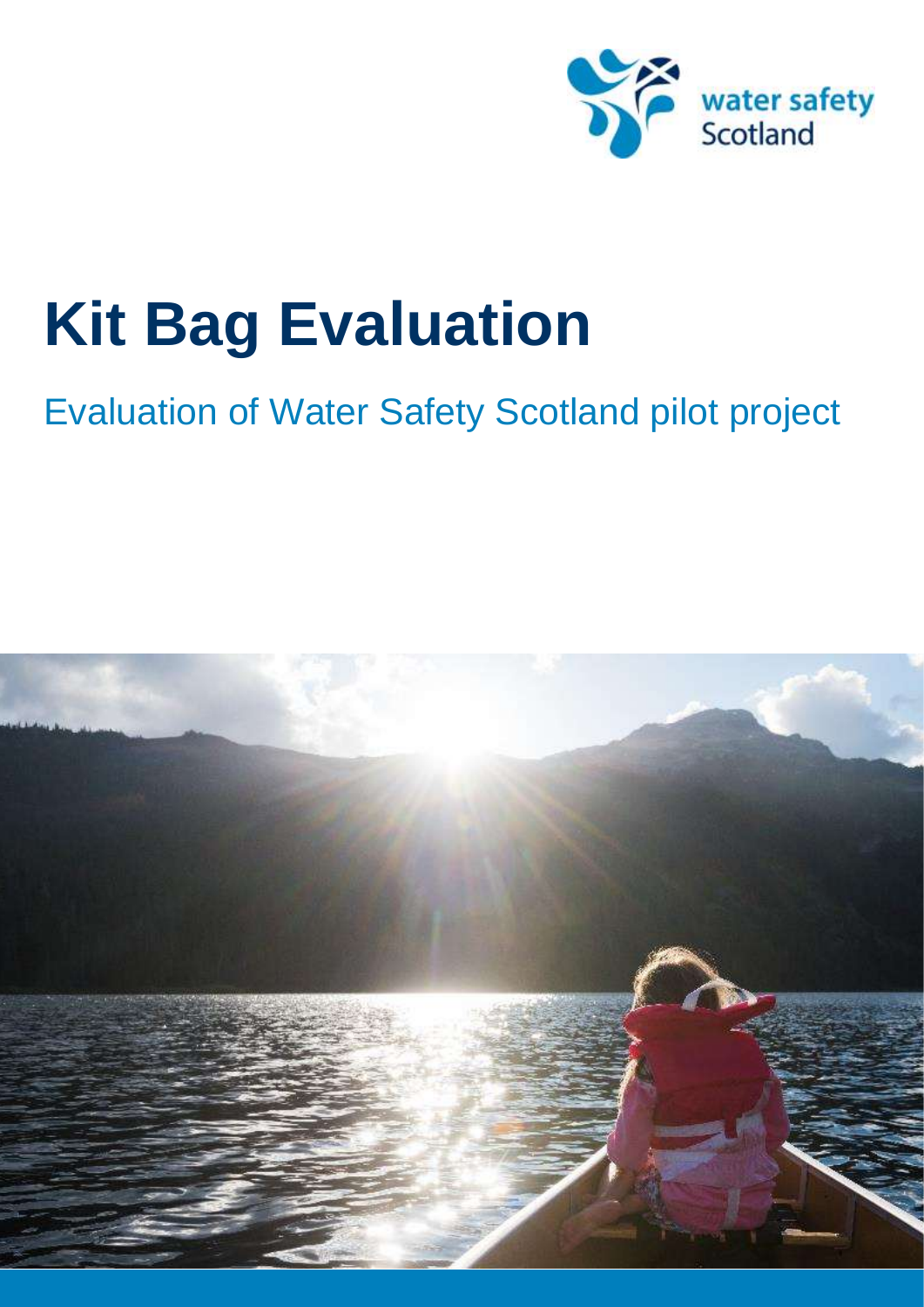

This report was written and prepared by the Royal Society for the Prevention of Accidents (RoSPA) and approved by the Steering Group of Water Safety Scotland.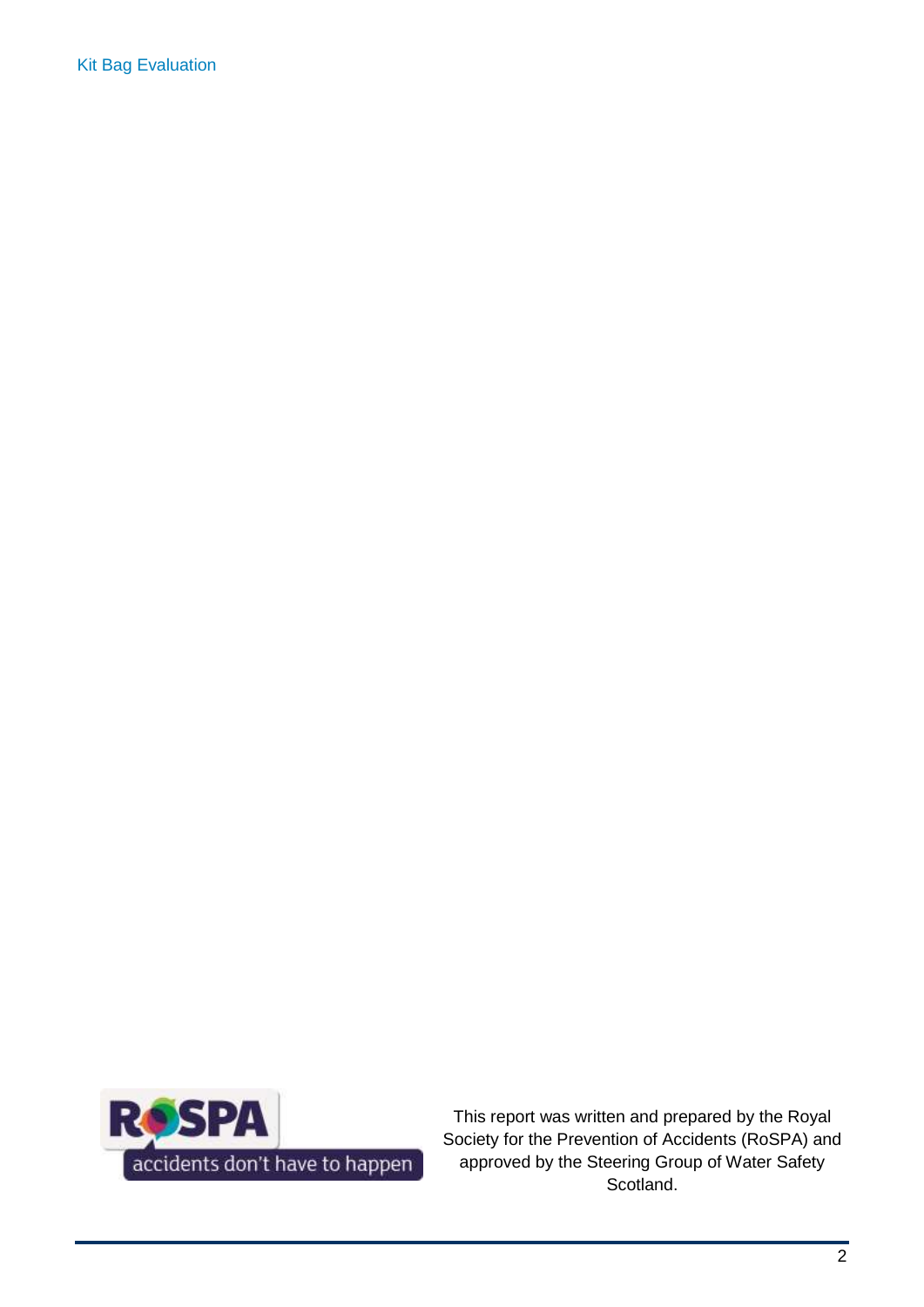# **Background**

On average 50 people accidentally drown in Scotland each year. Water Safety Scotland is a group of committed organisations and individuals who meet to discuss and action interventions in order to reduce these water-related deaths.

In January 2018, Water Safety Scotland launched **[Scotland's Drowning Prevention Strategy](http://watersafetyscotland.org.uk/media/1213/scotlands-drowning-prevention-strategy.pdf)** which highlights the aims, objectives and activities that will help reduce water-related deaths in Scotland. The strategy has two main targets:

- Reduce accidental drowning deaths in Scotland by 50 per cent by 2026 and reduce risk among the highest-risk populations, groups and communities
- Contribute to the reduction of water-related suicide.

One of the objectives to reduce accidental drowning deaths in Scotland by 50 per cent is to **promote and develop learning to swim, water safety education and initiatives within early years, primary and secondary schools.**

To help achieve this aim Water Safety Scotland, thanks to funding from the Building Safer Communities Programme within the Scottish Government, piloted an education resource that focussed on water safety and drowning prevention. Its purpose was to raise awareness amongst secondary school children of the issues of drowning and how to keep safe around water.

## **The Resource**

A kit bag was the main focus of the resource which included a clear and concise water safety message:

#### **Top Tips for Staying Safe Near Water**

Stop and Think **Stav Together** Call 999 or 112 Float

Within the bag was a number of resources from RNLI, RLSS UK and RoSPA. These included:

- Respect the Water badge
- Respect the Water sticker
- Safety Wise magazine
- Water safety quiz
- RLSS UK sticker
- Keyring
- Pencil
- Wristband
- Summer safety leaflet

The kit bags that were distributed included a mix of these resources.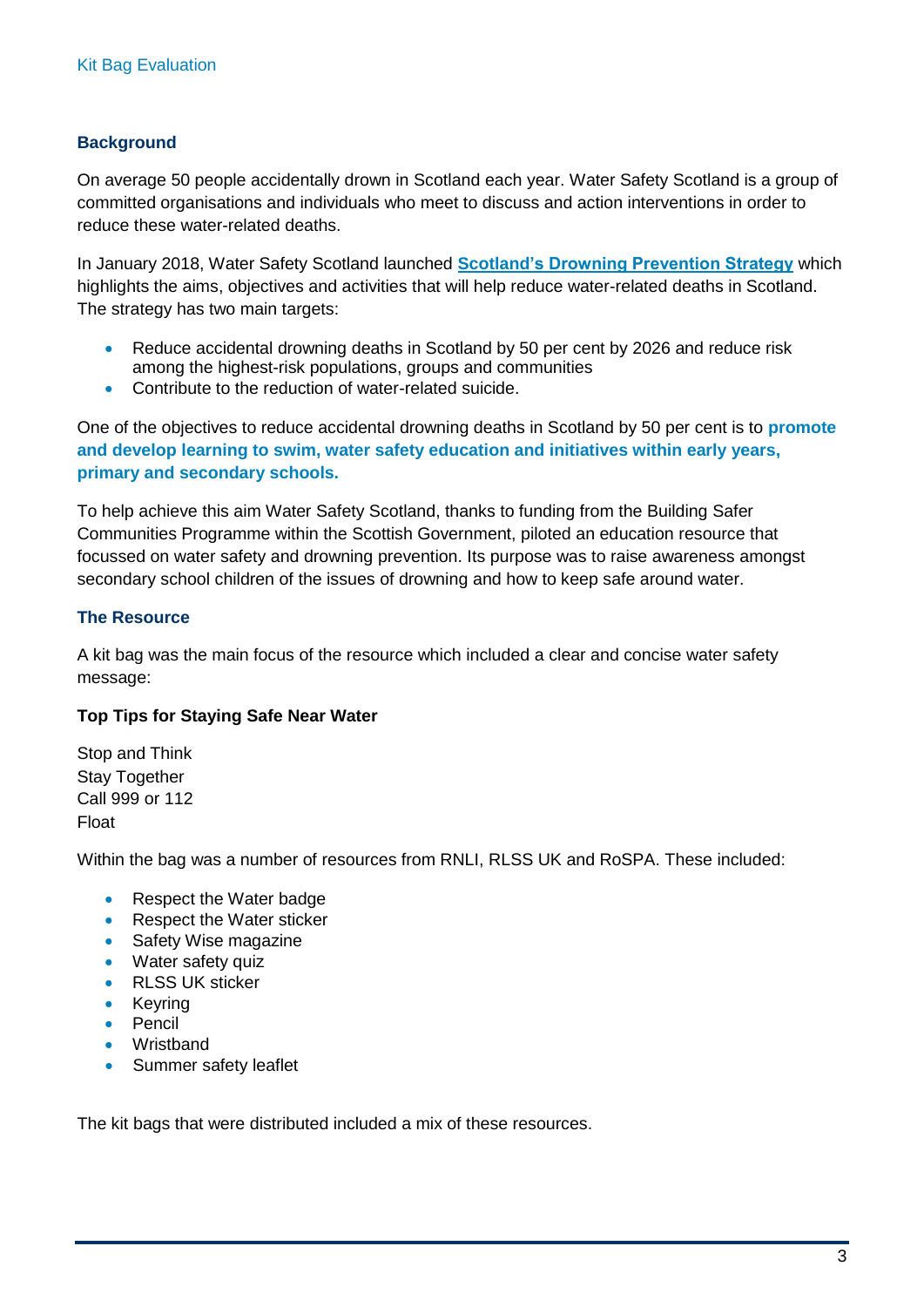## **Distribution**

2,000 kit bags were distributed in total as part of the pilot project. The table below shows the date, location and number of bags that were distributed.

Kit bags that were distributed to schools coincided with an interactive water safety presentation organised by members of Water Safety Scotland.

| <b>Date</b>     | Location                                | <b>Number</b> |
|-----------------|-----------------------------------------|---------------|
| 12 June         | <b>Balwearie High School</b><br>(Fife)  | 350           |
| 19 June         | Dunfermline High<br>School (Fife)       | 300           |
| 19 June         | <b>Beath High School</b><br>(Fife)      | 200           |
| 19 June         | St Columba's (Fife)                     | 175           |
| 19 June         | Woodmill (Fife)                         | 200           |
| 19 June         | Levenmouth High<br>School (Fife)        | 275           |
| 22 Jun          | St Luke's High School<br>(Renfrewshire) | 100           |
| Throughout June | <b>Inspiring Scotland</b>               | 400           |

Figure 1: Distribution of Kit Bags

#### **Evaluation Method**

A feedback form was created for students to fill in after they had received their kit bag. Students were then asked to hand the evaluation form back to the teacher who had been provided with a stamped addressed envelope for return.

The following results are from St Luke's High School in Renfrewshire. The kit bags received by the students in this area featured all of the resources. Overall, 87 Students participated in the evaluation.

Charts have been used to help illustrate the data in a clear manner.

Where possible, all data is reported; otherwise the number of records counted in the analysis has been indicated, e.g. n=87.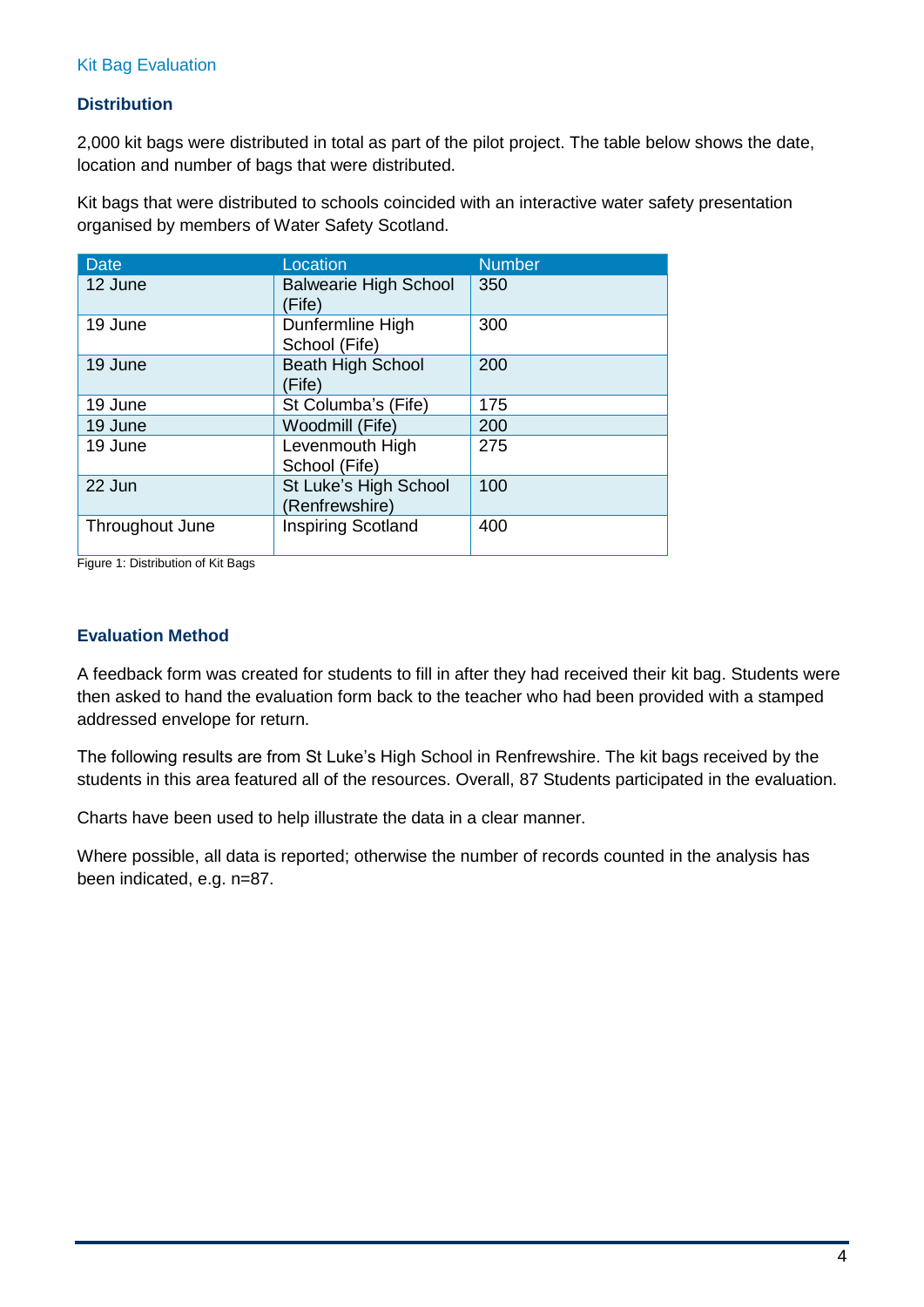#### **Results**

Overall students believed that the kit bags were helpful. 62 per cent of students believed the bag and its resources were "very helpful" while a further 35 per cent thought it was "helpful" (see figure two).

Students were asked if they felt there was anything that could improve the bag or the contents. Only 25 per cent of the students felt that there could be an improvement (see figure 3).

Specific suggestions to improve the kit bags included the addition of the following:

- Life vest
- Arm bands
- Rubber
- More colour on the actual bag



Figure 2: Students' thoughts on how helpful the kit bag was (n=87)





Students were asked what they liked the best out of the resources. This included the following:

- The pencil
- The kit bag itself (with the water safety code)
- Safety Wise magazine
- Water safety quiz
- Summer safety leaflet.

Students were also asked how well they knew the water safety tips on the front of the bag. 51 per cent (n=44) noted that they knew the water safety tips "very well". 8 per cent of the students felt they didn't know the tips well (see figure 4).